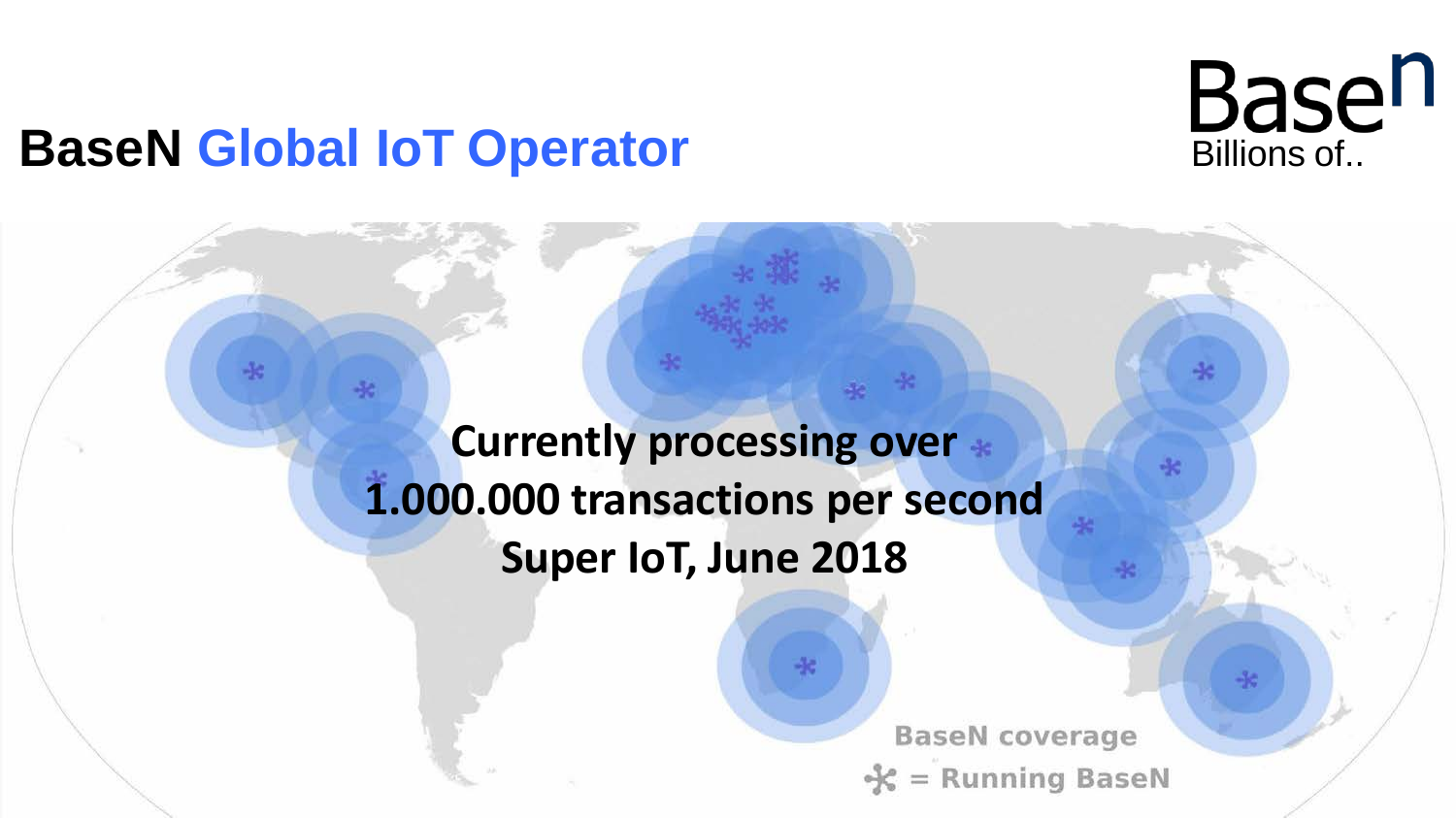## **BaseN Platform Applications in Production**

- Global construction site control solution
	- Personnel and tools via RFID
- Smart Building and Energy
	- Cloud based management of industrial and residential buildings
- Smart Living and eHealth
	- Elderly Healthcare using wrist sensors
	- 24/7 security services

**S**Trimble.

**Basen** 

**CFortum** 

 $(13)$  RESPONDA



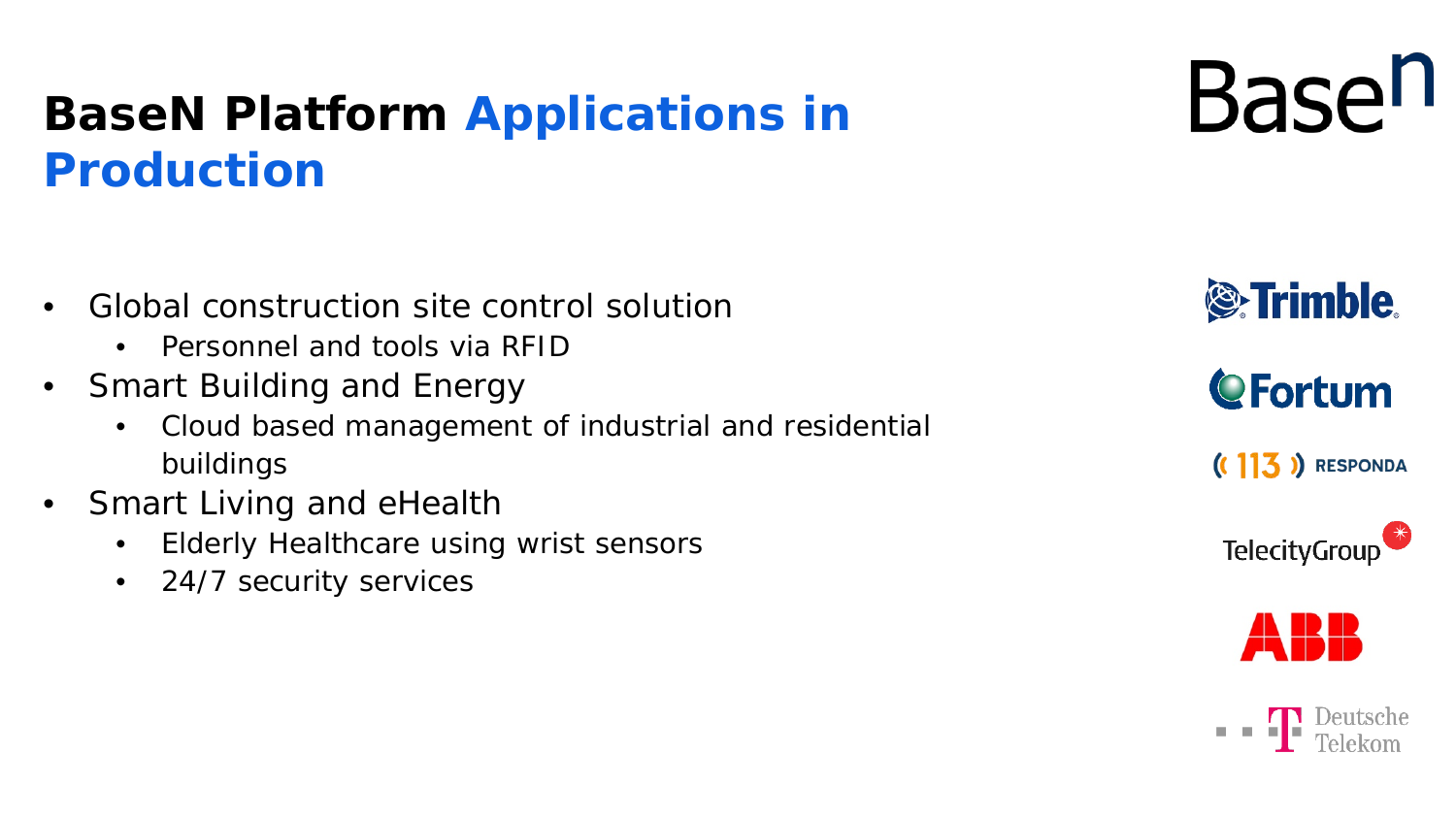## **BaseN Platform Applications in Production**

- Datacenter and energy management
	- Computing hardware, electricity, cooling, UPS
- Industrial automation
	- Managing solar and wind inverters (drives)
- Full telecom OSS solution
	- Integrated fault and performance management



**&**Trimble.

**CFortum** 

 $(13)$  RESPONDA



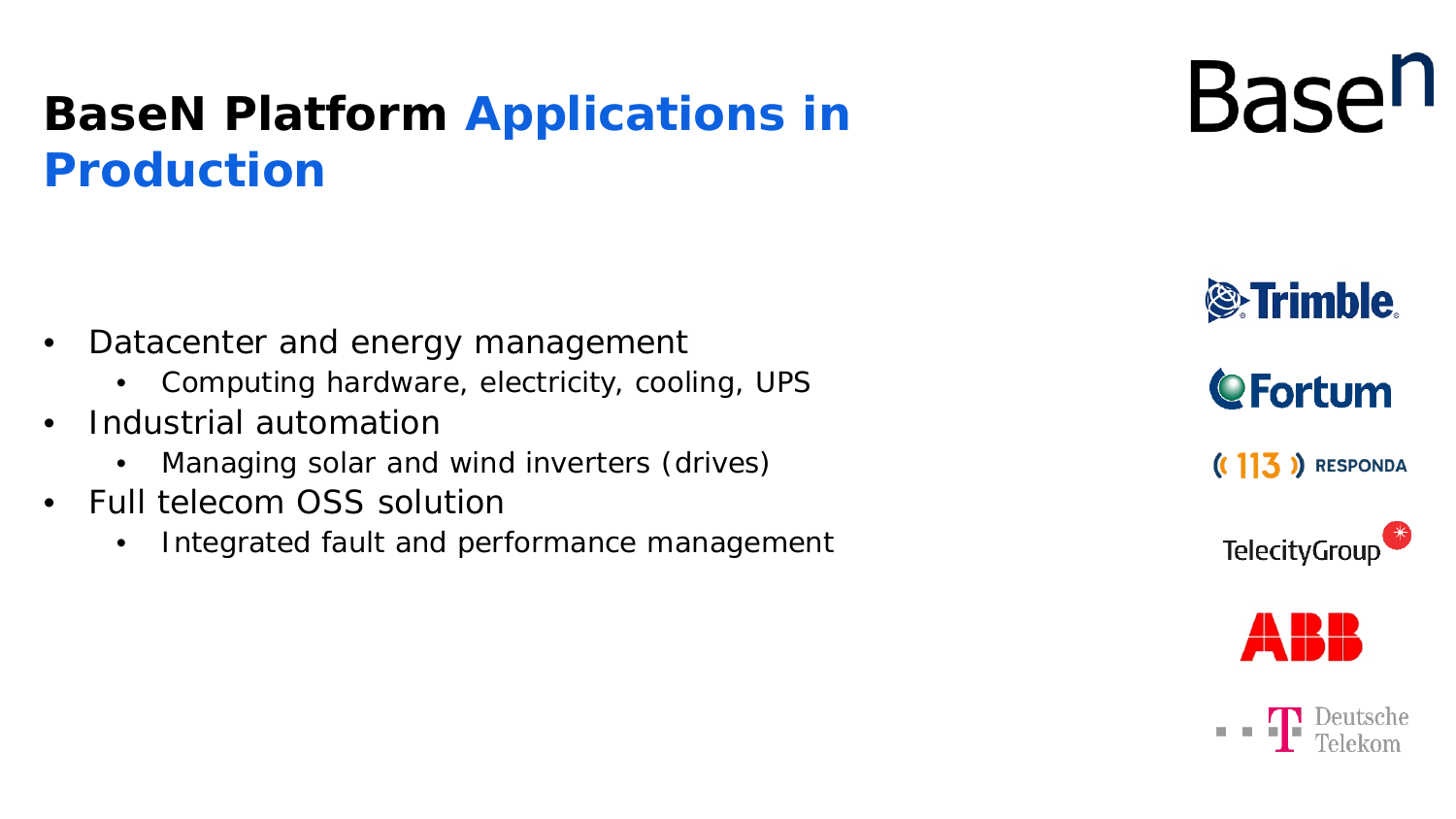## **BaseN Full Stack IoT Operator**



|    | <b>User Experience</b>                                               | Extensive service design interfaces and<br>knowledge                                                    |
|----|----------------------------------------------------------------------|---------------------------------------------------------------------------------------------------------|
|    |                                                                      |                                                                                                         |
|    | <b>Thing (Device) Management</b>                                     | Device management & connectivity capabilities up<br>to billions of devices                              |
|    | <b>Data Science &amp; Analytics</b>                                  | Capability for parallel processed, distributed algorithms<br>across all platform computing resources    |
|    | <b>Extensive Application Programming</b><br><b>Interfaces (APIs)</b> | Interfaces from/to external and legacy applications                                                     |
| 5  | <b>Spime containers</b>                                              | The permanent logical brain and memory of<br>any physical Thing                                         |
| 6  | <b>BaseN Platform Core</b>                                           | BaseN Platform core, fully owned Intellectual Property Rights<br>(IPR) for all essential components     |
|    | <b>BaseN Platform Operating Environment</b>                          | Uniform BaseN Platform Operating Environment (BPOE), own<br>configuration management                    |
| 8  | <b>Computing &amp; Storage Hardware and</b><br><b>Edge Equipment</b> | Bare metal servers, own distributed storage systems                                                     |
| 9  | <b>Data Centers</b>                                                  | BaseN acquires dedicated co-location space at optimally<br>selected global hubs                         |
| 10 | <b>Network Access</b>                                                | BaseN is an Internet Service Provider since 2001 with own<br>Autonomous Systems and open peering policy |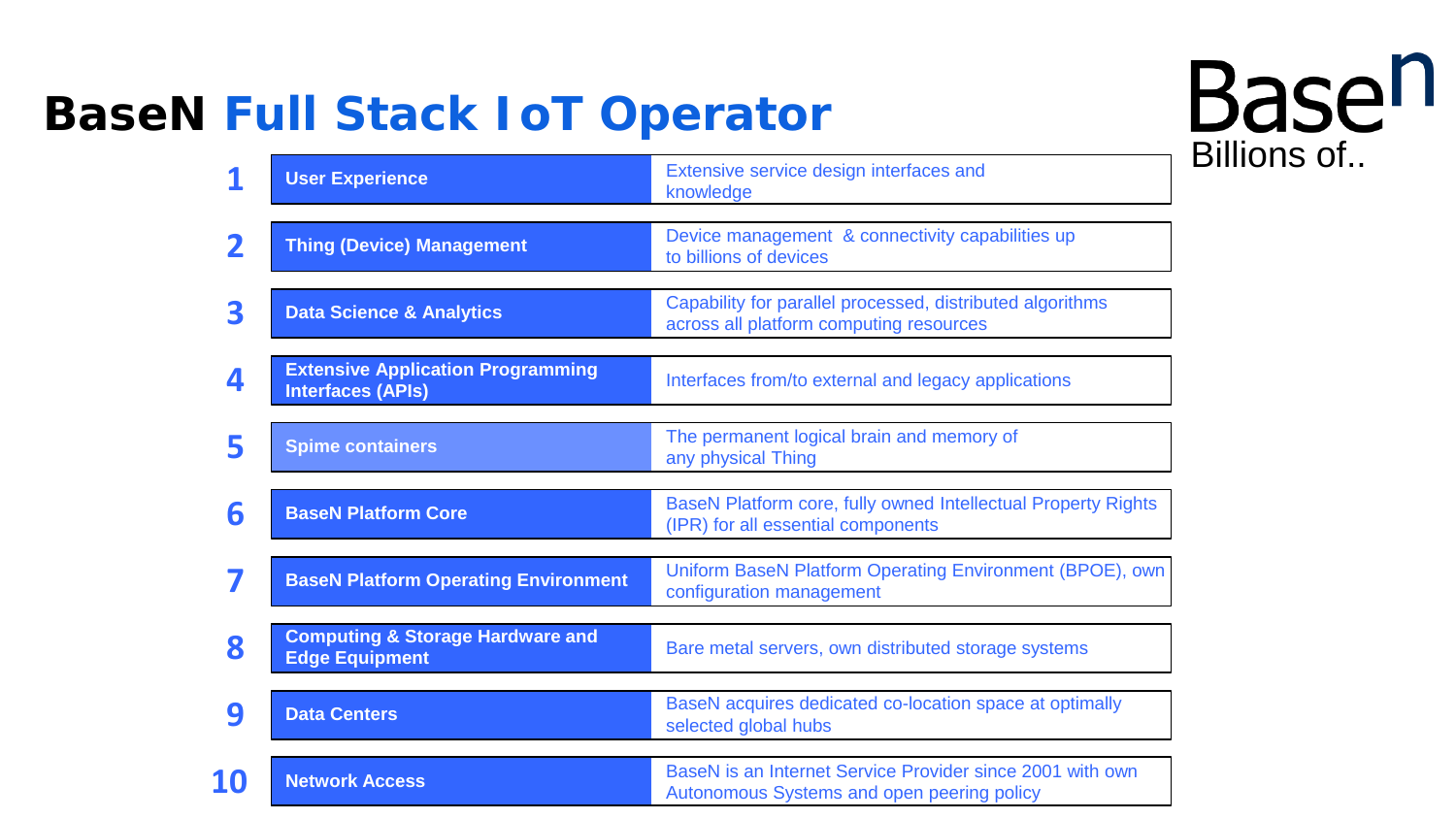## **Example: Security/Surveillance**



#### **Case: Responda 113** (www.113.fi)

#### •**Responda 113** is **Internet of Things (IoT) security** approach to:

- Consolidate information from various sources
	- Alarm loops, radio based systems, cameras etc.
- Store and analyze the data
- Present the data and react based on the rules related to the issue
- Communication with the Insta Response management system (www.112.fi)

•Reducing significantly the man working time needed to manage data and to make it possible to **handle thousands of simultaneous issues** from the sources

•In first phase 10.000 IoT sources will provide information to BaseN's Platform

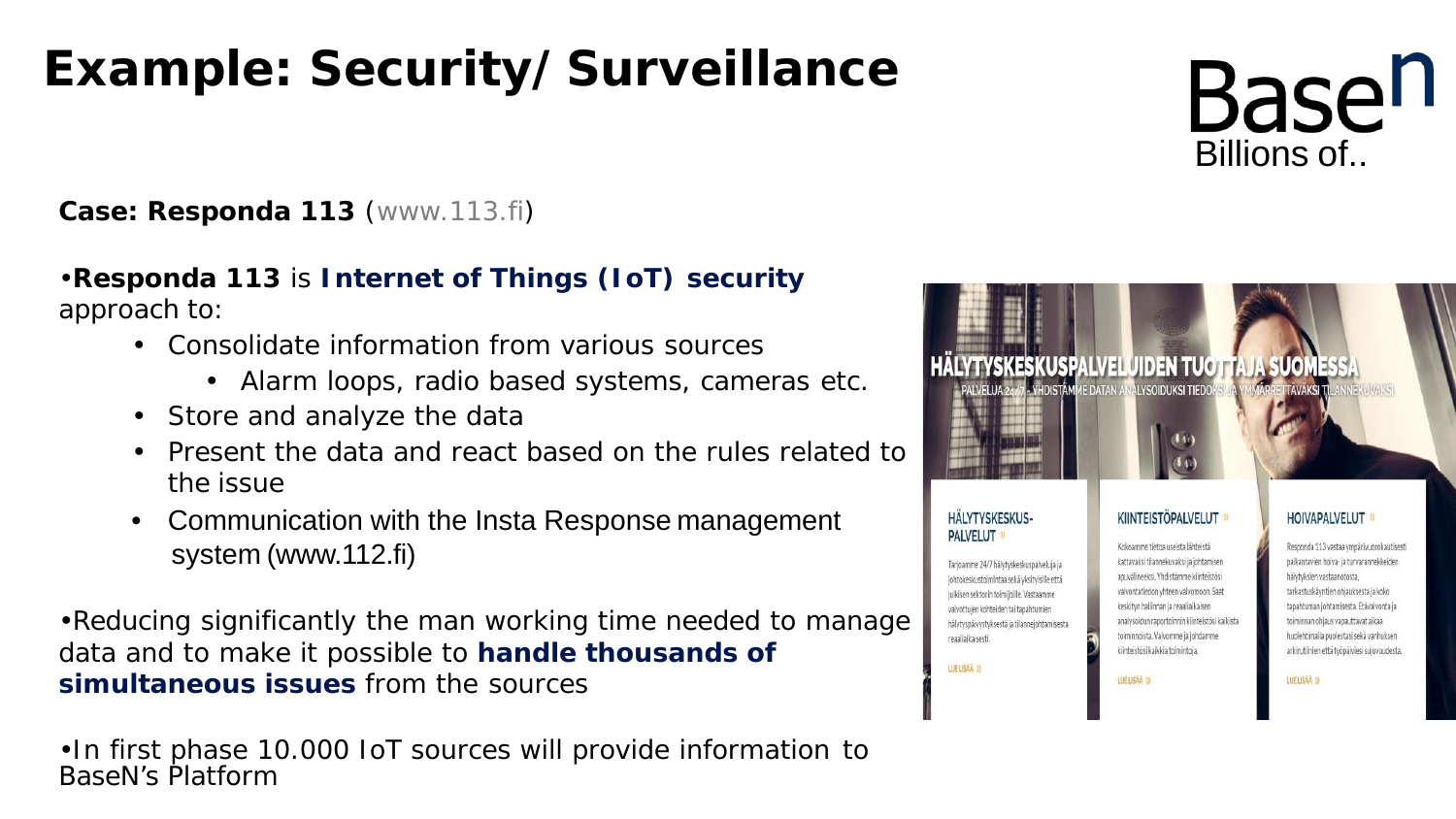## **Example: RFID/NFC Tags**



**Case: [Trimble](http://www.trimble.com/)** (www.trimble.com)

•RFID tags are already widely in use to retrieve information from devices and/or environments

•BaseN works with RFID or NFC tag enabled **access control and contract workers location tracking** – gathering, storing and correlating data from RFID/NFC readers to secure that only authorized personnel enters the scene, e.g. a construction site <http://www.trimble.com/construction/crewsight>

•Providing real-time monitoring as well as historical reporting

•Retail warehouse **inventory tracking**, with **automatic order creation** based on thresholds of volume of goods monitored real-time through RFID or bar code tags



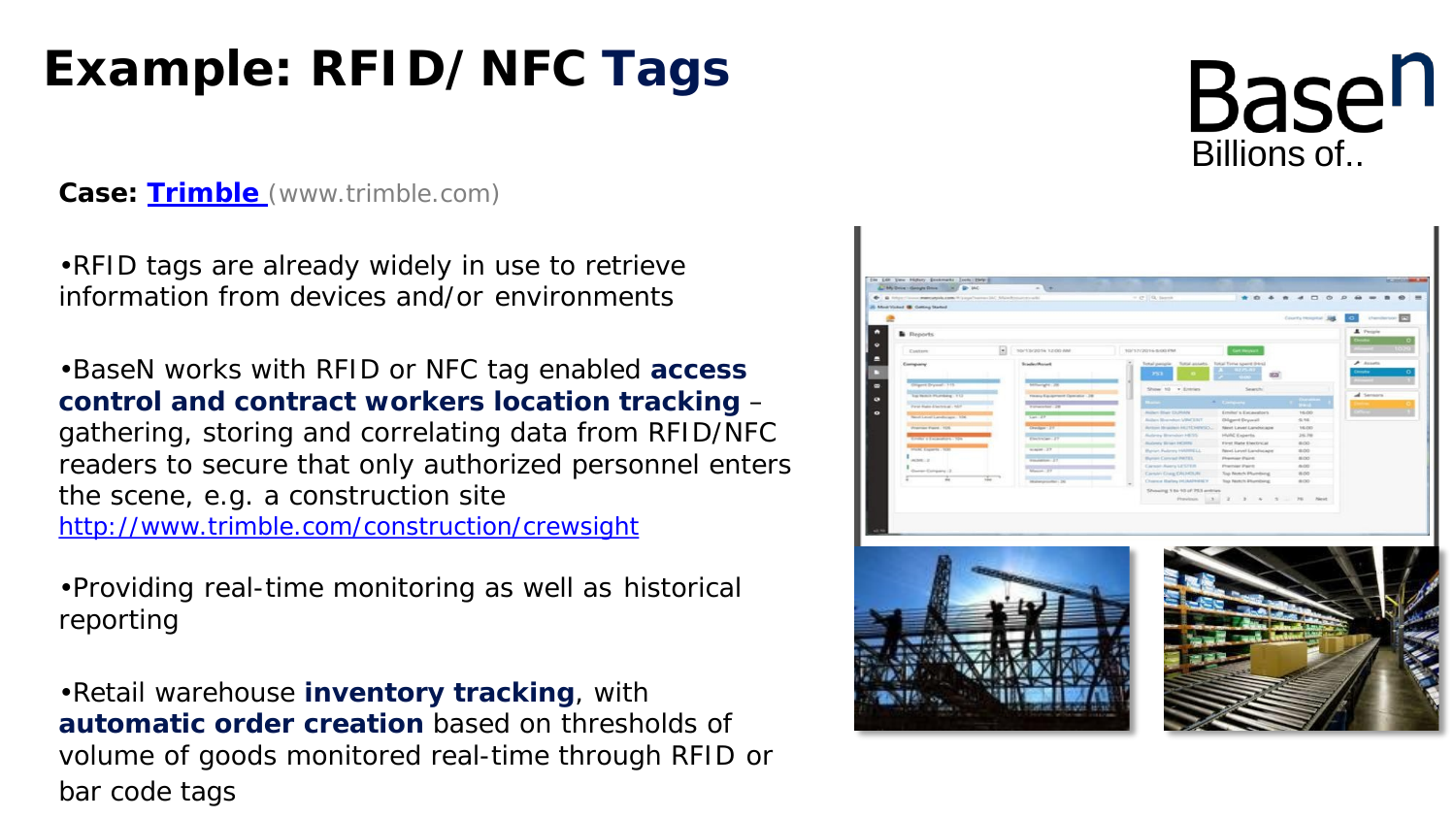## **Example: Service Operator & Demand Response aggregator - Helsinki Smart Kalasatama**

#### **<http://fiksukalasatama.fi/en/>**